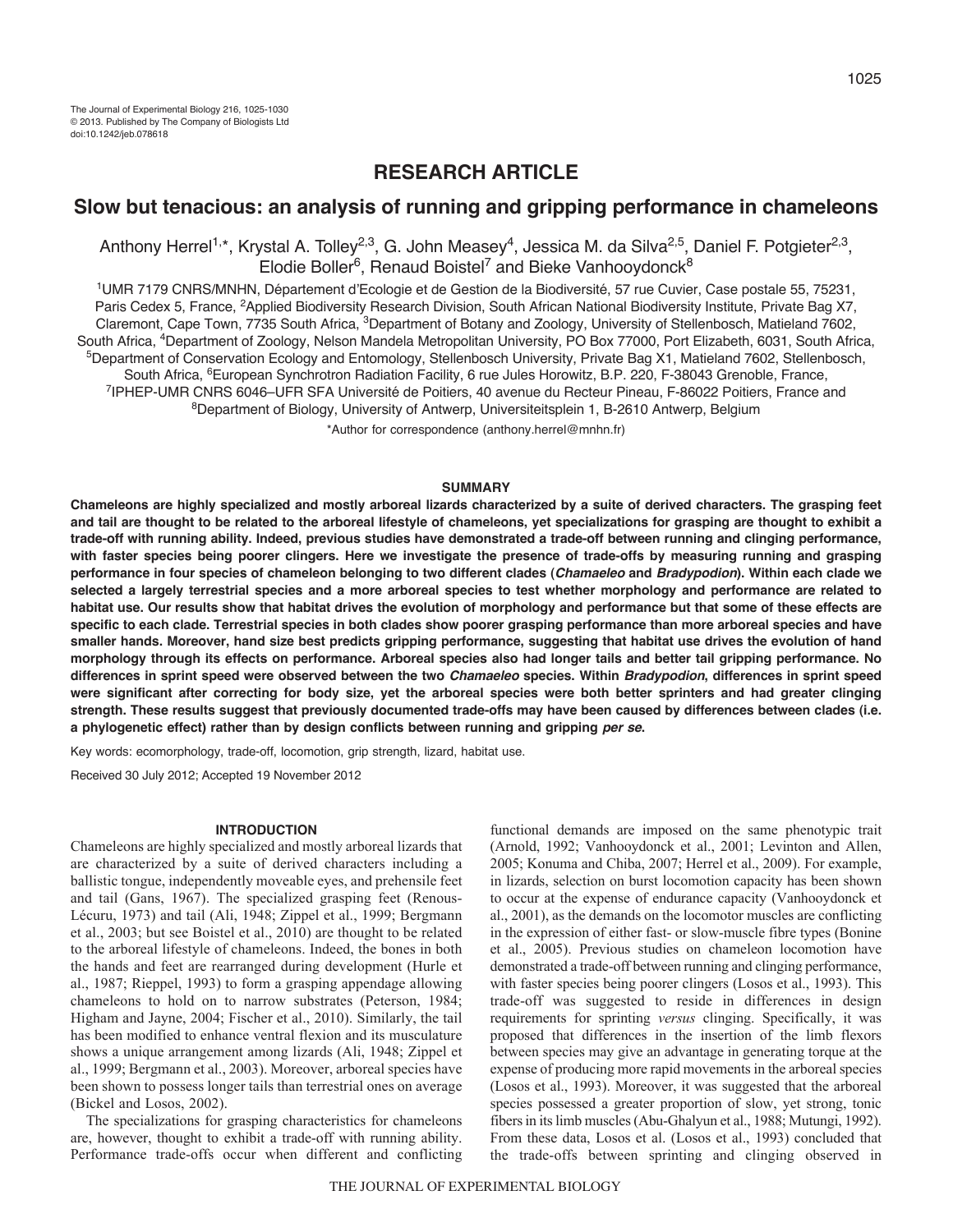chameleons are due to their arboreal specialization and may have constrained the direction of their further diversification.

However, the species that were compared in the study by Losos et al. (Losos et al., 1993) belong to two rather divergent clades, *Trioceros* and *Chamaeleo* (Tilbury and Tolley, 2009; Townsend et al., 2011) (Fig.1). Consequently, the observed trade-off may have been confounded by phylogeny and reflect clade-specific adaptations rather than being a general trade-off typical of chameleons. Here, we explore this question further by measuring running and grasping performance for four species of chameleon belonging to two different clades (*Chamaeleo* and *Bradypodion*). Within each clade we selected a closely related terrestrial [*Chamaeleo namaquensis* Smith 1831 and *Bradypodion occidentale* (Hewitt 1935)] and a more arboreal species (*Chamaeleo dilepis* Leach 1819 and *Bradypodion damaranum* Boulenger 1887) to test (1) whether morphology and performance are related to habitat use and (2) whether the observed trade-off between running and clinging is generally present or is the result of clade-specific adaptations.

# **MATERIALS AND METHODS Animals**

*Bradypodion occidentale* specimens (*N*=21) were caught by hand during night-time surveys at the Tygerberg reserve and along the west coast of South Africa during November 2008 and January 2012. *Bradypodion damaranum* (*N*=31) were caught during night-time surveys in Knysna and Outeniqua, South Africa in February 2010. Both species are closely related, yet occur in radically different habitats (Tolley and Burger, 2007; Tolley et al., 2006; Tolley et al., 2008). *Chamaeleo dilepis* (*N*=7) were caught during night-time surveys at various locations throughout South Africa including KwaZulu-Natal and Limpopo Provinces in 2010 and 2011. *Chamaeleo namaquensis* (*N*=11) were caught during daytime surveys in the Swakopmund area, Namibia, in April 2012. These species also occupy radically divergent habitats. The desert habitat of *C. namaquensis* is characterized by the absence of trees (Burrage, 1973). In contrast, although *C. dilepis* has been classified as being 'terrestrial' in some previous studies (Losos et al., 1993; Bickel and Losos, 2002), this species always roosts in trees and only moves over ground to lay eggs or to move between trees in its savannah habitat (A.H. and K.A.T., personal observation), and its primary habitat is arboreal. In contrast, *C. namaquensis* never uses trees and often can be observed to roost on the sand (Burrage, 1973; A.H. and K.A.T., personal observation). In all cases, animals were brought back to the field station, measured and tested for gripping performance and sprint speed, and released at the exact site of capture. All performance measures were performed at 25±3°C. As preferred temperatures for chameleons are 25.0°C for *Bradypodion* and 29.3°C for *C. namaquensis*(Andrews, 2008; see Burrage, 1973) these species are performing near to their preferred temperatures.

# **Morphometrics**

For each individual, we measured the following traits using digital calipers (Mitutoyo, Kanagawa, Japan): snout–vent length (SVL); femur, tibia and lateral hindfoot length; and humerus, radius and lateral forefoot length (Hopkins and Tolley, 2011; Herrel et al., 2011). In addition, we measured the mass of each animal using a digital balance (Ohaus PS121, Nanikon, Switzerland).

#### **Morphology**

We used a Viscom X8050-16 microtomograph at the Centre of Microtomography of the University of Poitiers (France) to scan a single specimen each of *C. dilepis* (MNHN 2005.3341), a *B.*



Fig. 1. Cladogram illustrating the relationships between the genera included in the present study (modified from Townsend et al., 2011). Photographs to the right illustrate animals and their habitat. From top to bottom: *Chamaeleo namaquensis*, *Chamaeleo dilepis*, *Bradypodion occidentale* and *Bradypodion damaranum*.

*occidentale* (MNHN 2000.2530) and a *B. damaranum* (Bayworld R8671). The X-ray source used consisted of a microfocus Viscom 150kV open tube, used between 86 and 100kV and 0.270 and 0.760mA. We used a detector composed of an image intensifier with a  $1004\times1004$  pixel camera with a pixel size of 147  $\mu$ m. The geometry was set to get a 24.5–50μm voxel size in the reconstructed 3-D images. The reconstruction was performed using the software ImageJ (http://rsb.info.nih.gov/ij) and FDK algorithms of DigiCT v.2.4.3 (Digisens, Ferney-Voltaire, France; with plugin: SnapCT, acceleration in GPU). The data sets consist of 1200–3600 projections taken over 360deg, and 20 integrations by projection. We also used the ID19 long imaging beam line of the European Synchrotron Radiation Facility (Grenoble, France) with large spatial coherence (Boistel et al., 2011). We used a monochromatic beam with an energy bandwidth (ΔE/E) of 10E−4 obtained with a double Si111 Bragg monochromator. We used a detector composed an optical system coupled to a cooled charge-coupled FReLoN camera (Labiche et al., 2007). We acquired tomographic data from hand of adult *C. namaquensis* (MNHN 282) scanned at 20keV with a propagation distance of 300mm. The effective pixel size at the converter screen position was 7.45μm. The data set for a complete sample consists of several scans of 1500 projections taken over 180deg with vertical displacements between each scan, with a small overlap for scan alignment. The reconstruction was performed using the filtered backprojection algorithm (PyHST software, European Synchrotron Research Facility, Grenoble, France). Three-dimensional images were produced in 16bits and subsequently converted into 8bit voxels for visualization. Three-dimensional processing and rendering was obtained after semi-automatic segmentation of the skeleton (Boistel et al., 2011) using 'generate surface' and volume rendering in AVIZO 7.01 (VSG, SAS, Merignac, France).

## **Grip strength**

One of two dowels (broad, 10mm; narrow, 5mm) was mounted on a piezo-electric force platform (Kistler Squirrel force plate, ±0.1N,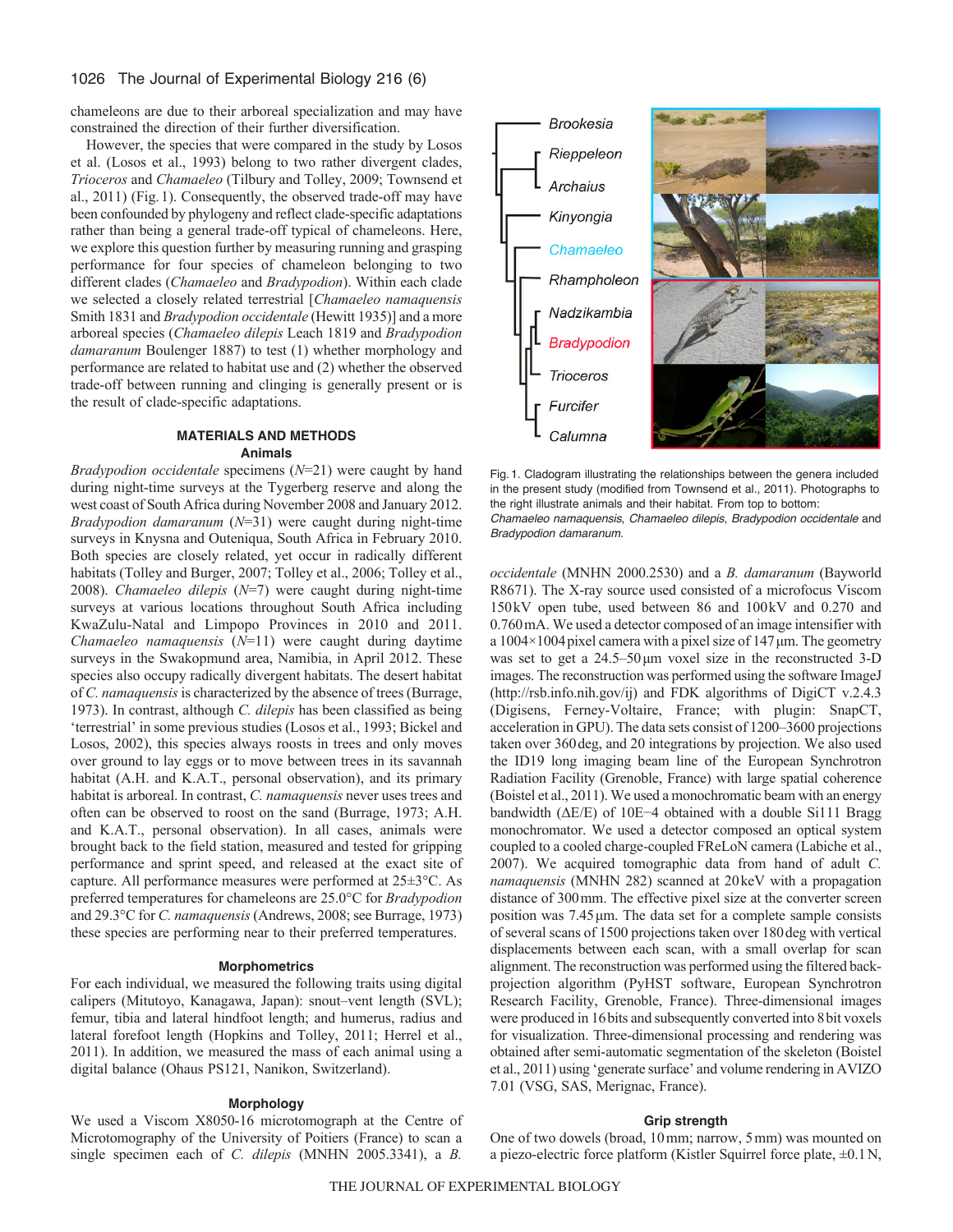



Fig. 2. Three-dimensional reconstructions of the hands of the four species included in this study based on micro-computed tomography (μCT) data in frontal, dorsal and ventral view. From left to right: *Chamaeleo namaquensis*, *Bradypodion occidentale*, *Chamaeleo dilepis* and *Bradypodion damaranum*. Colors illustrate similar skeletal elements in the different species. Non-fused carpal elements are colored alternatingly red and green to indicate that elements are not fused. When adjacent elements have the same color this indicates fusion of the carpal elements as suggested by our μCT data. Note, however, that the resolution of the scan of *B. damaranum* was lower and consequently it is more difficult to detect the independence of different elements.

Winterthur, Switzerland) (see Herrel et al., 2012). The force platform was positioned on a custom-designed metal base and connected to a charge amplifier (Kistler Charge Amplifier type 9865). Forces were recorded during a 60s recording session at 1000Hz. During this interval, chameleons were allowed to repeatedly grip a dowel with their tail or hands, and were then pulled away from the dowel. A recording session typically included three to four grip trials. To quantify tail strength, animals were pulled from the dowel in the vertical direction, and we extracted peak *Z* forces using Bioware software (Kistler). It should be noted that animals wrapped their tails around the dowel voluntarily, and thus the number of coils engaged varied across trials and individuals, and was not quantified. Thus, we recorded voluntary maximal tail strength. To quantify hand strength (i.e. forelimb only), we let the chameleon hold on to the dowel and pulled it away in the horizontal (*Y*) direction, and extracted peak *Y* forces using Bioware software. Foot grip strength (hind limb) was not measured as the morphology of the animals does not allow a straightforward measurement without hurting the animals. Each chameleon was tested three times (i.e. three separate recording sessions) on each dowel with at least 30min of rest between trials and at least 1h of rest between recording sessions with dowels of different sizes. The highest tail and hand grip force for each individual on each dowel was retained for subsequent analysis. Note that not all animals wanted to grip on the broad dowel and consequently sample sizes vary for the different dowel sizes.

### **Sprint speed**

Animals were tested in one of two ways. Chameleons caught in 2008 were tested on a 2-m-long flat race track equipped with infrared photocells set 25cm apart. Chameleons were chased down the track and the times were recorded automatically and sent to a laptop computer (Herrel et al., 2011). Chameleons caught between 2010 and 2012 were tested by chasing them down a 2-m-long track marked at 25cm intervals. Animals were timed manually using a stopwatch, and the times at which animals crossed the 25-cm markers were recorded. The substrate consisted of wood covered with cork or hard foam, allowing the animals adequate grip for running. Irrespective of the method used, we calculated the speed over the fastest 50cm interval and retained it for further analysis. Animals were tested on a flat track rather than on perches as selection on sprint speed probably only occurs when animals are crossing the ground between bushes or trees. An analysis of covariance (ANCOVA) testing for differences between the two methods using *B. occidentale* specimens showed no differences between speeds measured on the race track *versus* those timed by hand  $(F_{1,18}=0.012, P=0.42)$ .

### **Analyses**

All data were  $log_{10}$  transformed before analysis to fulfil assumptions of normality and homoscedascity. We tested for differences between clades and habitat groups (terrestrial *versus* arboreal) in morphology and performance using multivariate analyses of variance (MANOVA). Next, we ran ANCOVAs to test for differences in morphology and performance with SVL as a covariate. Tests of heterogeneity of slopes were non-significant for all morphological traits in *Bradypodion*. For *Chamaeleo*, heterogeneity of slopes was detected for tail length (*F*1,13=4.70, *P*=0.049), femur length (*F*1,14=7.33, *P*=0.017) and radius length (*F*1,14=7.17, *P*=0.018). In *Bradypodion*, slopes were heterogeneous for sprint speed  $(F_{1,48}=4.99, P=0.03)$  and the grip strength on broad ( $F_{1,34}$ =6.27, *P*=0.017) and narrow ( $F_{1,48}$ =25.88, *P*<0.01) dowels. In *Chamaeleo*, slopes were heterogeneous for grip strength on the broad dowel only  $(F_{1,14}=4.93, P=0.043)$ . For these traits residuals were calculated and compared using ANOVAs. Thirdly, we ran multiple regression models to explore which morphological variables best explained the variation in performance within each clade. For sprint speed we used all morphological variables as potential predictors. For hand grip strength we used SVL, mass, humerus length, radius length and hand length as potential predictors. Finally, for tail grip strength we used tail length, SVL and body mass as potential predictors. All analyses were performed using SPSS V. 15.0 (IBM, Armonk, NY, USA).

## **RESULTS Anatomy**

In the species studied here, the proximal hand involves the fusion of the carpal elements of the second row in all species (Fig.2). As such, these elements form a true ball and socket joint with the carpal elements of the first row (see Renous-Lécuru, 1973). Noticeable on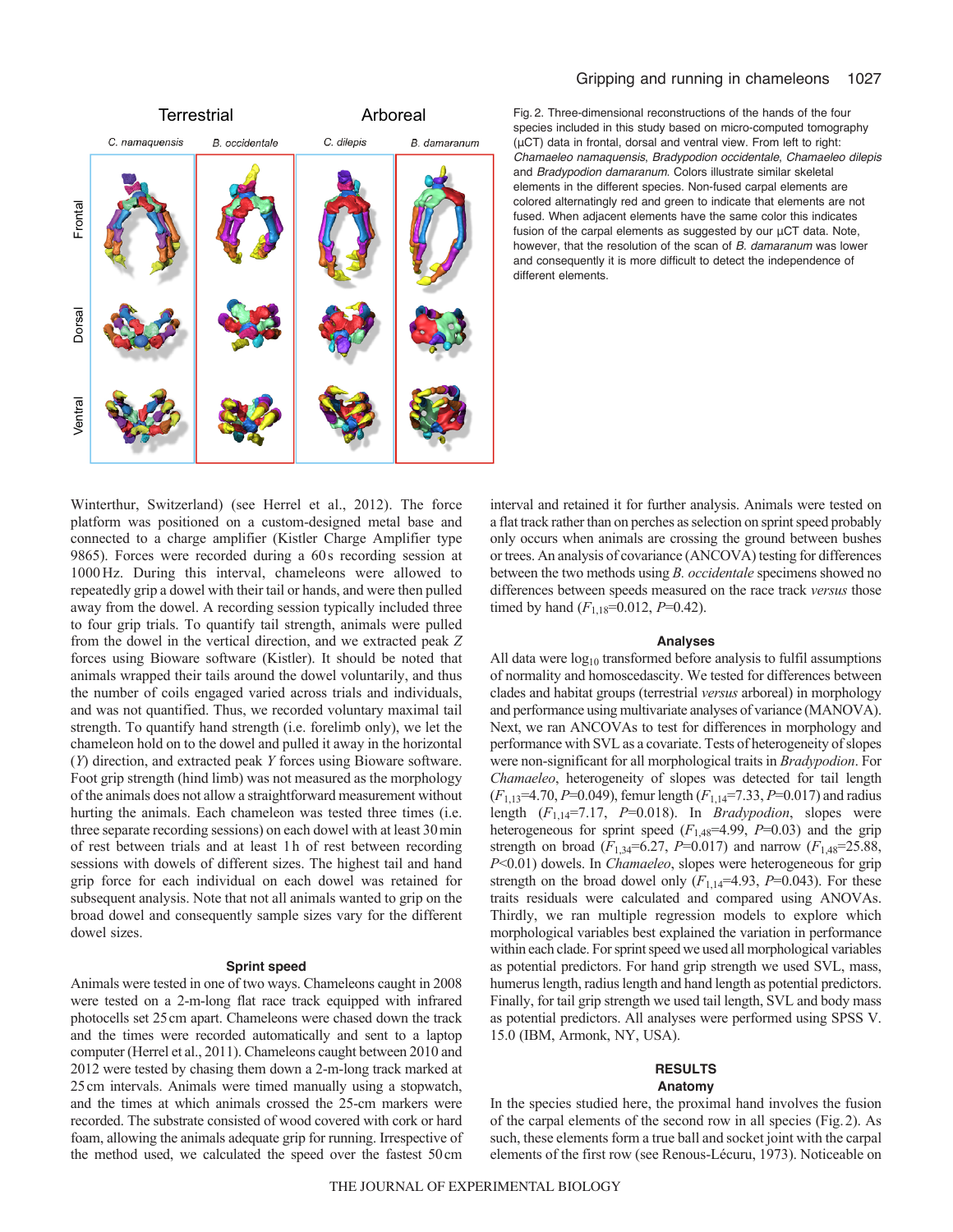

Fig. 3. Differences in (A) radius, (B) lateral forefoot and (C) tail length between species. Open symbols represent arboreal species, closed symbols terrestrial species. Diamonds represent *Chamaeleo* species and circles represent *Bradypodion* species. Note how in contrast to the lateral forefoot and tail, the radius does not differ between habitat groups. Lines represent within-clade regressions.

the micro-coomputed tomography scans are the longer phalangeal elements present in the two arboreal species independent of their phylogenetic affinity. Moreover, a distinct fusion of the carpals is observed in the two arboreal species (Fig.2). In the terrestrial species, these elements remain unfused and are clearly individualized on the scans.

#### **Morphometrics and performance**

A MANOVA run on the morphological data detected significant clade (Wilks' lambda=0.14, *F*9,54=36.72, *P*<0.001), habitat (Wilks' lambda=0.11, *F*9,54=47.79, *P*<0.001) and interaction (Wilks' lambda=0.52,  $F_{9,54}$ =5.47,  $P<0.001$ ) effects, indicating that differences in morphology between animals living in different habitats (terrestrial *versus* arboreal) are clade dependent (Figs3, 4). A MANOVA run using the performance data similarly detected significant clade (Wilks' lambda=0.15, *F*5,46=53.43, *P*<0.001), habitat (Wilks' lambda=0.48,  $F_{5,46}$ =10.13, *P*<0.001) and interaction (Wilks' lambda=0.61, *F*5,46=5.78, *P*<0.001) effects, indicating that differences in performance between terrestrial and arboreal chameleons are clade dependent.

Chameleons of the genus *Bradypodion* living in different habitats differed significantly in morphology (Wilks' lambda=0.06,  $F_{9,39}$ =65.16, *P*<0.001). Univariate *F*-tests indicated that differences were significant for all traits except hand and foot length (hand: *F*1,47=0.01, *P*=0.93; foot: *F*1,47=0.02, *P*=0.88). When taking into account differences in SVL (ANCOVA), however, differences in morphology were significant for all traits except femur  $(F_{1,46}=0.81)$ , *P*=0.37), tibia (*F*1,46=1.05, *P*=0.31) and humerus (*F*1,46=1.50, *P*=0.23) length. Overall differences in performance were significant (Wilks' lambda=0.49; *F*5,31=6.48; *P*<0.001). Yet univariate *F*-tests showed differences in grip strength on the broad dowel only (hand: *F*1,35=13.41, *P*=0.001; tail: *F*1,35=5.94, *P*=0.02). However, when taking into account differences in body size (SVL using ANCOVA or ANOVA on residuals), performance differences were significant for all traits except tail grip strength on the narrow dowel  $(F_{1,34}=4.04,$ *P*=0.052). However, arboreal species were both faster and stronger than terrestrial ones. Stepwise regressions retained a significant model for sprint speed  $(R^2=0.63, P<0.001)$  with hand length (β=0.57) and body mass (β=0.28) as significant variables. Thus, animals with bigger hands and greater body mass run faster. Variation in hand grip strength on a broad dowel was best explained by hand length  $(\beta=0.80)$  and body mass  $(\beta=-0.52; R^2=0.36)$ , *P*<0.001), indicating that animals with larger hands, yet lower body mass, had greater grip strength. In contrast, variation in grip strength on a narrow dowel was best explained by SVL only  $(R^2=0.63,$ *P*<0.001), with longer animals having greater grip strength. Variation in tail grip strength on a broad dowel was explained by tail length only  $(R^2=0.44, P<0.001)$ , with longer tails being correlated with greater tail grip strength. However, on a narrow dowel tail grip strength was best explained by variation in overall body mass  $(R<sup>2</sup>=0.40, P<0.001)$ , with heavier animals having greater tail grip strength.

Chameleons of the genus *Chamaeleo* living in different habitats were also different in morphology (Wilks' lambda=0.07,  $F_{9,7}$ =9.84, *P*=0.003). Univariate *F*-tests indicated that differences in morphology were significant only for tail length  $(F_{1,15}=6.23)$ , *P*=0.025), hand length (*F*1,15=5.20, *P*=0.038) and foot length (*F*1,15=5.11, *P*=0.039). When taking into account differences in SVL, differences in body mass (ANCOVA, *F*1,14=22.00, *P*<0.001), tail length (ANOVA on residuals, *F*1,15=23.45, *P*<0.001), humerus length (ANCOVA *F*1,14=5.66, *P*=0.032), hand length (ANCOVA, *F*1,14=12.05, *P*=0.004) and foot length (ANCOVA, *F*1,14=18.74, *P*=0.001) were significant. Differences in performance were also significantly different between arboreal and terrestrial chameleons (Wilks' lambda=0.36,  $F_{5,11}$ =3.92, P=0.028). Univariate *F*-tests indicated significant differences in all traits except sprint speed  $(F_{1,15}=0.06, P=0.81)$ . When taking into account body size, differences in performance remained, with the exception of sprint speed, which did not differ between species ( $F_{1,14}$ =0.06, *P*=0.81). Stepwise multiple regressions between sprint speed and morphology retained no significant model, indicating that variation in sprint speed was poorly explained by variation in morphology across these two species. Variation in hand grip strength was explained by hand length only (broad dowel:  $R^2 = 0.81$ ,  $P < 0.001$ ; narrow dowel:  $R^2 = 0.74$ ,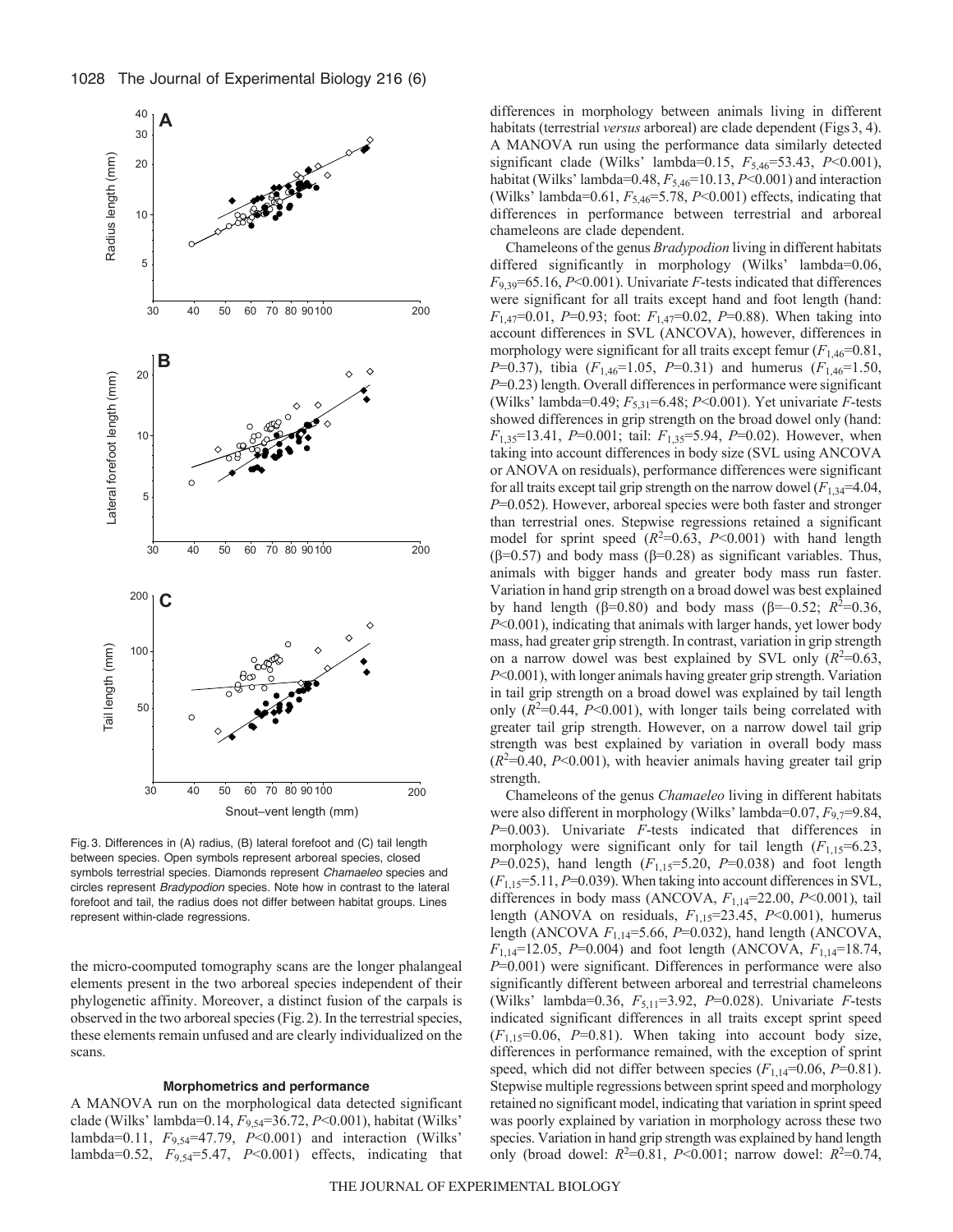

Fig. 4. Differences in performance between species in terms of (A) hand grip strength, (B) tail grip strength and (C) sprint speed. Open symbols represent arboreal species, closed symbols terrestrial species. Diamonds represent *Chamaeleo* species and circles represent *Bradypodion* species. Note how habitat groups differ in hand and tail strength but not in sprint speed. Lines represent within-clade regressions.

*P*<0.001), with animals with larger hands having greater grip strength. Similarly, tail grip strength was explained by tail length only (broad dowel  $R^2 = 0.66$ ,  $P < 0.001$ ; narrow dowel:  $R^2 = 0.80$ , *P*<0.001), with longer tails being associated with greater tail grip strength.

# **DISCUSSION**

Our results show that habitat structure drives the evolution of morphology and performance in chameleons. Terrestrial species in both clades show poorer grasping performance compared with more arboreal species, and have smaller hands and feet (Figs 3, 4). Moreover, hand size best predicts gripping performance. Given that selection acts at the level of the performance of the whole organism (Arnold, 1983), this suggests that the structural habitat drives the evolution of hand morphology through its effects on grasping performance. These results mimic results obtained for different morphs of the Cape dwarf chameleon (*Bradypodion pumilum*), where individuals inhabiting forest characterized by wider perches have bigger hands and better grasping performance (Hopkins and Tolley, 2011; Herrel et al., 2011). The reasons why larger hands and feet are beneficial to arboreal chameleons have not been explored explicitly, but it seems intuitively obvious that having larger hands and feet would allow chameleons to close their hands or feet around wider perches, thus allowing them to generate a torque preventing them from toppling sideways (Losos et al., 1993; Herrel et al., 2012). All chameleons, even the most terrestrial species, have prehensile hands and feet, the structure of which is highly derived compared with other lizards. The proximal hand, for example, involves the fusion of the carpal elements of the second row to form a true ball and socket joint with the carpal elements of the first row (Renous-Lécuru, 1973). Whereas the fusion of the carpals observed in the arboreal species included in our study (Fig.2) may provide greater structural integrity of the base of the hand associated with the relatively larger grasp forces, the independence of the carpals in the terrestrial species may, in contrast, allow the hand to flatten more, and consequently provide a better grip on a flat substrate. Why terrestrial species generally have shorter phalanges and hands (Fig.2), or why having longer hands and feet does not provide a benefit to the more terrestrial species, remains unclear. It is possible that the larger hands of the arboreal species prevent the closure around the very fine and narrow substrates occasionally used by the more terrestrial species for roosting (see Herrel et al., 2011). Alternatively, the longer phalanges may prevent effective locomotion on a flat substrate. Yet the functional advantages or handicaps associated with these divergent morphologies remain to be tested experimentally. Moreover, a larger number of species needs to be examined before these observations can be generalized.

Our data also show that arboreal species also have longer tails and better tail gripping performance (Figs 3, 4). Again this is in accordance to what was observed for different populations of the Cape dwarf chameleon (Herrel et al., 2011). The reasons why longer tails appear to provide chameleons with a performance benefit again remains uncertain, but minimally longer tails allow animals to coil their tails around wider perches. Moreover, this may allow chameleons to have more coils around a substrate of a given diameter, allowing for an increased contact area, which positively affects frictional and adhesive forces. In addition, the longer tails of arboreal chameleons are characterized by smaller distal vertebrae in the prehensile part that grow with negative allometry (Bergmann et al., 2003). As vertebrae are smaller, this may permit the generation of tighter coils around the substrate and thus better gripping. Finally, at least some terrestrial chameleons use their short tails as a walking stick to improve balance while walking on wide substrates (Boistel et al., 2010).

Our data also show that some of effects observed are specific to each clade (*Chamaeleo versus Bradypodion*). For example, no differences in sprint speed were observed between the two *Chamaeleo* species, suggesting that at least in the *Chamaeleo* clade no trade-off exists between running and gripping. However, it must be noted that *C. dilepis* is by some considered to be among the more terrestrial species within the clade, as it is often seen crossing roads. As such, this may bias our analyses and other species need to be tested. One other caveat that needs to be mentioned is that all species were tested for sprint speed at similar temperatures. If optimal